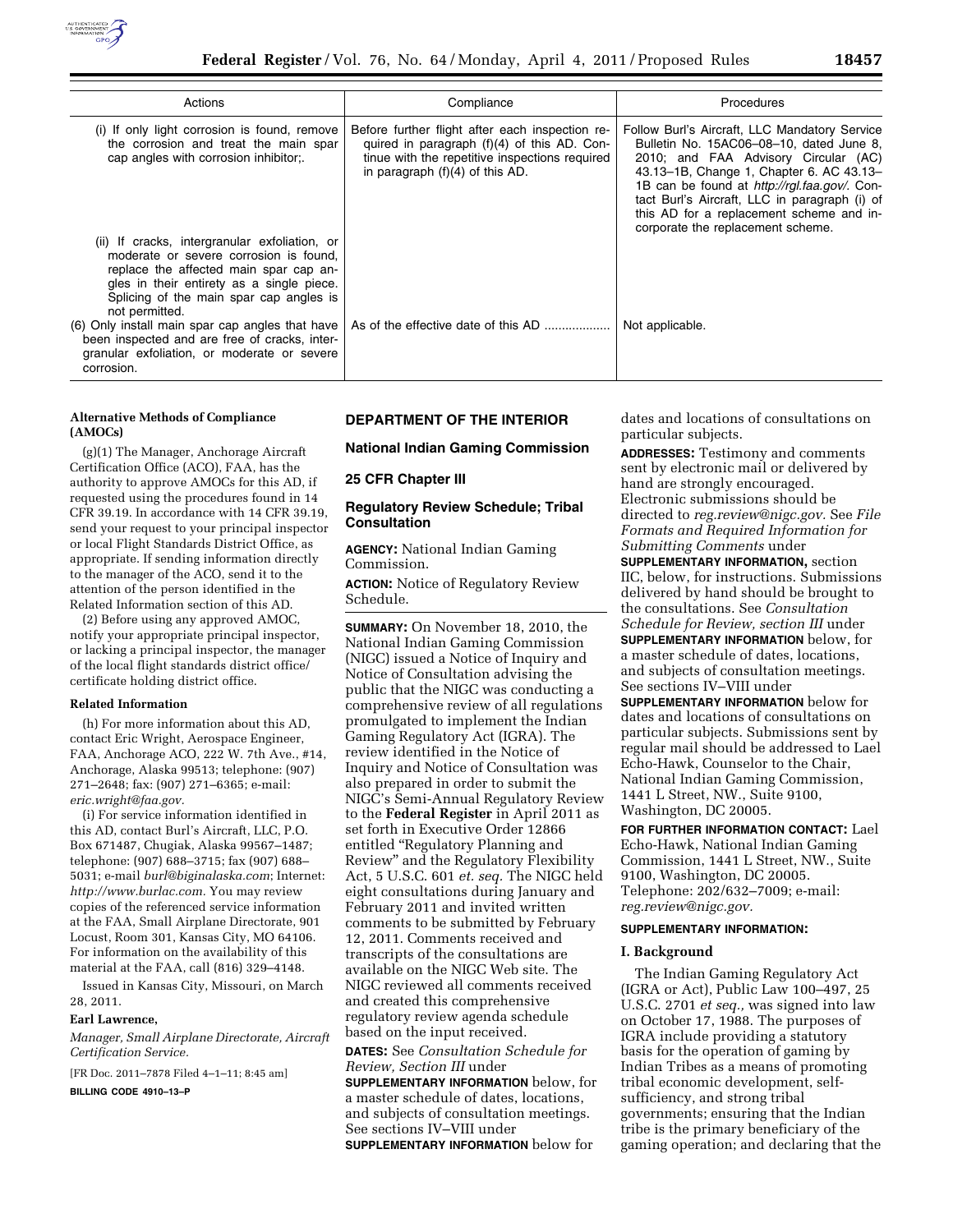establishment of independent federal regulatory authority for gaming on Indian lands, the establishment of federal standards for gaming on Indian lands, and the establishment of a National Indian Gaming Commission are necessary to meet congressional concerns regarding gaming and to protect such gaming as a means of generating tribal revenue. 25 U.S.C. 2702.

The IGRA authorizes the NIGC to promulgate such regulations and guidelines as it deems appropriate to implement the provisions of the Act. 25 U.S.C. 2706(b)(10). On November 12, 2010, the Commission issued a Notice of Inquiry (NOI) requesting comment on which of its regulations were most in need of revision, in what order the Commission should review its regulations, and the process NIGC should utilize to make revisions. The Notice of Inquiry was published in the **Federal Register** on November 18, 2010. 75 FR 70680.

As the Commission previously explained, the regulatory review facilitates effective implementation of IGRA and coincides with Executive Order 12866 entitled ''Regulatory Planning and Review'' providing for Federal entities to identify agency statements of regulatory priorities and additional information about the most significant regulatory activities planned for the coming year.

On January 18, 2011, President Obama issued Executive Order 13563, Improving Regulation and Regulatory Review. Executive Order 13563 sets forth the general principle that regulatory systems ''must identify and use the best, most innovative, and least burdensome tools for achieving regulatory ends.'' This Executive Order further provides that agencies tailor ''regulations to impose the least burden on society, consistent with obtaining regulatory objectives, taking into account, among other things, and to the extent practicable, the costs of cumulative regulations[.]'' Further, agencies must ''to the extent feasible, specify performance objectives, rather than specifying the behavior or manner of compliance that regulated entities must adopt[.]'' In the spirit of this Executive Order and Executive Order 13175 regarding consultation with Indian Tribal Governments, the NIGC provides this comprehensive regulatory review agenda. The agenda is a product of extensive tribal consultation and extensive public comment.

### **II. Process for Review**

#### *A. Groups*

Based on both public comments and tribal consultations, the Commission has decided to organize its regulatory review into five separate groupings. The Commission will organize its consultations with Tribes according to these groupings. The regulations in each group will be reviewed separately from the regulations in the other groups, and specific regulations in each group may proceed through the regulatory review process independently from the other regulations in a particular group.

1. Group 1 will include a review of:

(a) A Buy Indian Act regulation; (b) 25 CFR part 523—Review and Approval of Existing Ordinances or Resolutions;

(c) 25 CFR part 514—Fees;

(d) 25 CFR part 559—Facility License Notifications, Renewals, and Submissions; and

(e) 25 CFR part 542—Minimum Internal Control Standards for Class III Gaming.

2. Group 2 will include a review of: (a) 25 CFR part 573—Enforcement; and

(b) Regulations concerning proceedings before the Commission, including 25 CFR part 519—Service, 25 CFR part 524—Appeals, 25 CFR part 539—Appeals, and 25 CFR part 577— Appeals Before the Commission.

3. Group 3 will include a review of:

(a) 25 CFR part 543—Minimum Internal Control Standards for Class II Gaming; and

(b) 25 CFR part 547—Minimum Technical Standards for Gaming Equipment Used with the Play of Class II Games.

4. Group 4 will include a review of: (a) 25 CFR part 556—Background Investigations for Primary Management Officials and Key Employees;

(b) 25 CFR part 558—Gaming Licenses for Key Employees and Primary Management Officials;

(c) 25 CFR part 556—Background Investigations for Primary Management Officials and Key Employees, ''Pilot Program.'';

(d) 25 CFR part 571—Monitoring and Investigations;

(e) 25 CFR part 531—Collateral Agreements;

(f) 25 CFR part 537—Background Investigations for Persons or Entities With a Financial Interest in, or Having Management Responsibility for, a Management Contract; and

(g) 25 CFR part 502—Definitions.

5. Group 5 will include a review of: (a) 25 CFR part 518—Self Regulation of Class II Gaming;

(b) A Sole Proprietary Interest regulation; and

(c) 25 CFR part 542, Minimum Internal Control Standards for Class III Gaming.

#### *B. Review Phases*

Each group of regulations will be addressed in the three phases listed below. The purpose of the three phases is to facilitate meaningful consultation with Tribes, consistent with Executive Order 13175, prior to promulgating any revisions, amendments, or new rules. While Tribal Advisory Committees (TAC) have been utilized by the NIGC in the past, NIGC received comments from Tribes expressing their view that the TAC process was not a substitute for tribal consultation.

In response to comments received on the NOI, the Commission has established the tribal consultation schedule below. The NIGC will attempt to provide significant means for tribal input through tribal consultation meetings and broad, transparent opportunities to submit written comments at every phase before the Notice of Final Rule is published.

1. *Drafting Phase.* Consistent with Executive Order 13175, the Commission will endeavor to include Tribes in the drafting phase of any new or amended rule. The purpose of the drafting phase is to ensure tribal participation early in the drafting of any rule with tribal implications. The drafting phase will begin with either a preliminary draft based on previous comments received by NIGC, preliminary proposed amendments to a current regulation, or preliminary proposals provided by Tribes or tribal organizations. The drafting phase will include tribal consultation meetings and an opportunity for the public to submit written comments. Following completion of the drafting phase, the Commission anticipates that generally it will proceed to issuing a Notice of Proposed Rulemaking (NPRM) that will be published in the **Federal Register.** 

2. *Notice of Proposed Rulemaking Phase.* The NIGC will draft a NPRM. The Commission anticipates that a preamble to a NPRM will summarize comments received during the drafting phase and include a discussion of the substantive provisions of the proposed rule. The Commission anticipates that for any NPRM it will endeavor to provide a public comment period of approximately 60 days and will consult with Tribes during that period on the proposed rule. After the close of the comment period, a Notice of Final Rule will be prepared and published in the **Federal Register.**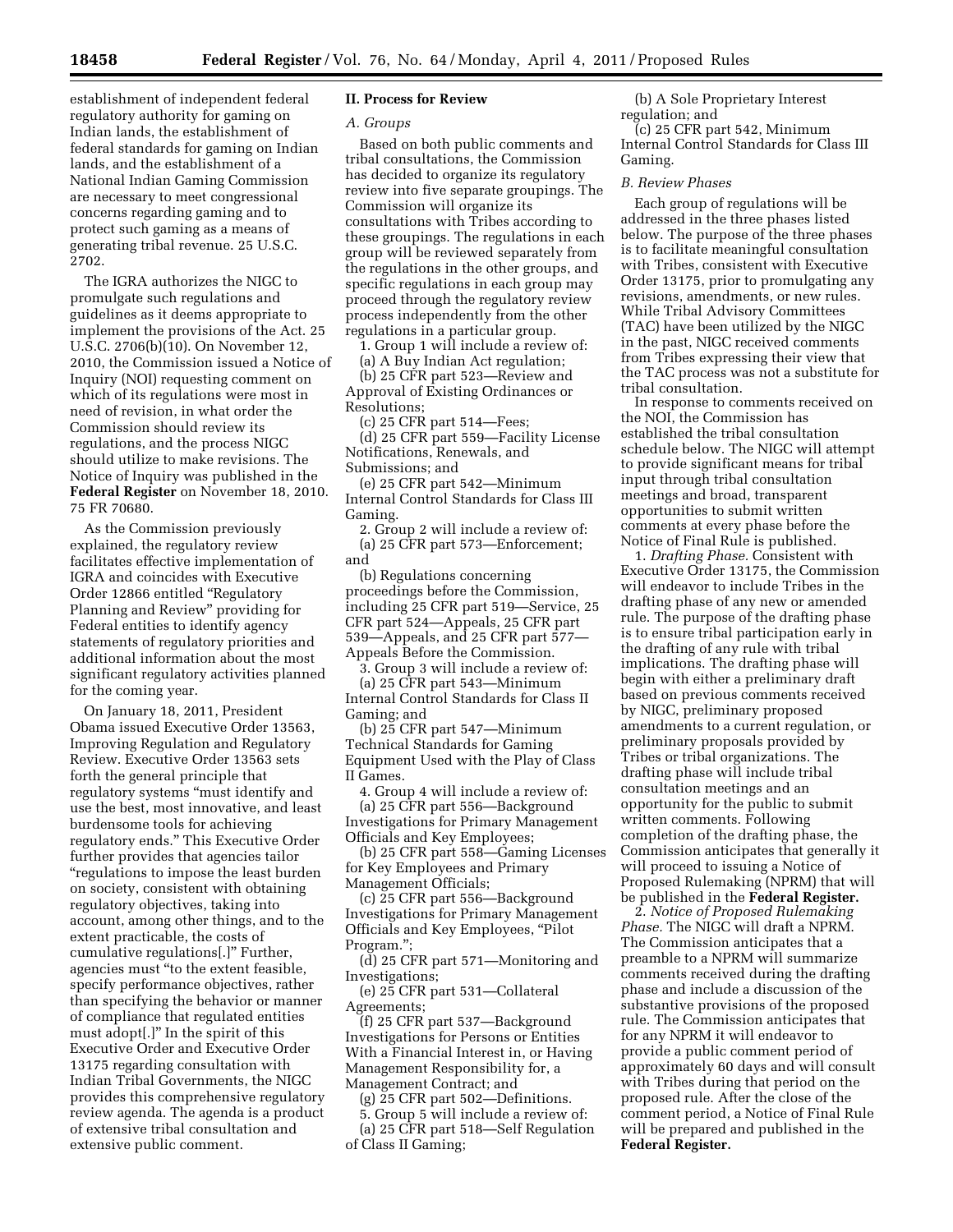3. *Notice of Final Rule Phase.* The Commission will draft a Final Rule based on all comments received during the NPRM phase. The preamble to the final rule will summarize comments received and include a discussion of the substantive provisions of the final rule. Generally, the Commission anticipates that final rules will become effective 45 days after publication.

### *C. File Formats and Required Information for Submitting Comments*

*If submitting by electronic mail:* send to *[reg.review@nigc.gov](mailto:reg.review@nigc.gov)* a message containing the name of the person making the submission, his or her title and organization (if the submission of an organization), mailing address, telephone number, fax number (if any), and e-mail address. The document itself

must be sent as an attachment and must be in a single file and in recent, if not current, versions of: (1) Adobe Portable Document File (PDF) format (preferred); or (2) Microsoft Word file formats.

*If submitting by print only:* anyone who is unable to submit a comment in electronic form should submit an original and two paper copies by hand or by mail to the appropriate address listed above. Use of surface mail is strongly discouraged owing to the uncertainty of timely delivery.

#### **III. Consultation Schedule for Review**

Subject to future changes, NIGC will hold tribal consultations on the following dates as set forth in more detail below. The Commission has attempted to schedule consultations in every region and to hold those

consultations either before or after other events widely attended by tribal officials. The purpose of scheduling consultations in this manner is both to encourage participation of tribal officials and to conserve tribal resources by reducing the amount of travel of participants.

For additional information on consultation locations and times, please refer to the Web site of the National Indian Gaming Commission, *[http://](http://www.nigc.gov)  [www.nigc.gov.](http://www.nigc.gov)* Please RSVP at *[consultation.rsvp@nigc.gov.](mailto:consultation.rsvp@nigc.gov)* 

Please note that the Commission intends to post all written comments received during the regulatory review process on the Tribal Consultation Web page of the NIGC Web site located at *[http://www.nigc.gov.](http://www.nigc.gov)* 

| Consultation date                                                                                                                                                                   | Event                                                                                          | Location                                                                                                                                                                                                                  | Regulation<br>group(s)                                       |
|-------------------------------------------------------------------------------------------------------------------------------------------------------------------------------------|------------------------------------------------------------------------------------------------|---------------------------------------------------------------------------------------------------------------------------------------------------------------------------------------------------------------------------|--------------------------------------------------------------|
| Apr. 28, 2011                                                                                                                                                                       | Oklahoma Tribal Gaming Regulators Association<br>Spring Conference.                            |                                                                                                                                                                                                                           | 1.                                                           |
| May 2, 2011<br>May 5, 2011                                                                                                                                                          | Southern Gaming Summit & Bingo World Con-<br>ference.                                          | Mississippi Coast Coliseum & Convention Ctr., Bi-<br>loxi. MS.                                                                                                                                                            | $\mathbf{1}$<br>$\mathbf{1}$                                 |
| May 16, 2011                                                                                                                                                                        | Great Plains/Rocky Mountains/Midwest Tradeshow<br>& Conference.                                | Mystic Lake Casino and Resort, Prior Lake, MN                                                                                                                                                                             | 1, 2                                                         |
| May 20, 2011<br>June 8, 2011<br>June 13, 2011                                                                                                                                       |                                                                                                | Coeur d'Alene Resort & Casino, Plummer, ID<br>Mystic Lake Casino and Resort, Prior Lake, MN                                                                                                                               | 1, 2<br>2, 3, 4<br>3, 4                                      |
| June 21-22, 2011<br>July 14-15, 2011<br>July 20-21, 2011                                                                                                                            |                                                                                                | Harrah's Rincon Hotel & Casino, Valley Center, CA<br>Hyatt Regency Tamaya Resort, Santa Ana Pueblo,<br>NM.                                                                                                                | 1, 2, 3, 4<br>1, 2, 3, 4, 5<br>3, 4, 5                       |
| July 28-29, 2011<br>Aug. 18-19, 2011<br>Aug. 25-26, 2011<br>Sept. 7-8, 2011                                                                                                         | Oklahoma Indian Gaming Association Conference<br>NIGC Consultation-United Tribes International | Wild Horse Resort Casino, Scottsdale, AZ                                                                                                                                                                                  | 3, 4, 5<br>2, 3, 4, 5<br>2, 3, 5<br>2, 3, 4, 5               |
| Sept. 15-16, 2011                                                                                                                                                                   | Powwow.<br>National Tribal Gaming Commissioner/Regulator As-<br>sociation Fall Meeting.        | Chuckchansi Gold Resort & Casino, Coarsegold, CA                                                                                                                                                                          | 2, 3, 4, 5                                                   |
| Sept. 19-20, 2011<br>Sept. 29-30, 2011<br>Oct. 6-7, 2011<br>Oct./Nov. 2011<br>Nov. 3-4, 2011<br>Nov. 14-15, 2011<br>Nov. 17-18, 2011<br>Nov. 30-Dec. 1,                             |                                                                                                | Turning Stone Resort & Casino, Verona, NY<br>Sands Expo and Convention Ctr., Las Vegas, NV<br>Spa Resort Casino, Palm Springs, CA<br>Fort McDowell Casino, Scottsdale, AZ<br>Downstream Casino Resort, Miami, OK          | 3, 4, 5<br>3, 5<br>3, 4, 5<br>3, 4, 5<br>3, 5<br>5<br>5<br>5 |
| 2011.<br>Dec. 5–6, 2011<br>Dec. 8-9, 2011<br>Dec. 12-13, 2011<br>Jan. 11-12, 2012<br>Jan. 18-19, 2012<br>Jan. 23-24, 2012<br>Jan. 26-27, 2012<br>Jan. 30-31, 2012<br>Feb. 2-3, 2012 |                                                                                                | Clearwater Casino Resort, Suguamish, WA<br>Turtle Creek Casino & Hotel, Williamsburg, MI<br>DOI South Auditorium, Washington, DC<br>7 Feathers Casino, Canyonville, OR<br>Isleta Hard Rock Casino Resort, Albuquerque, NM | 5<br>5<br>5<br>3<br>3<br>3<br>3<br>3<br>3                    |
| Feb. 7-8, 2012                                                                                                                                                                      |                                                                                                |                                                                                                                                                                                                                           | 3                                                            |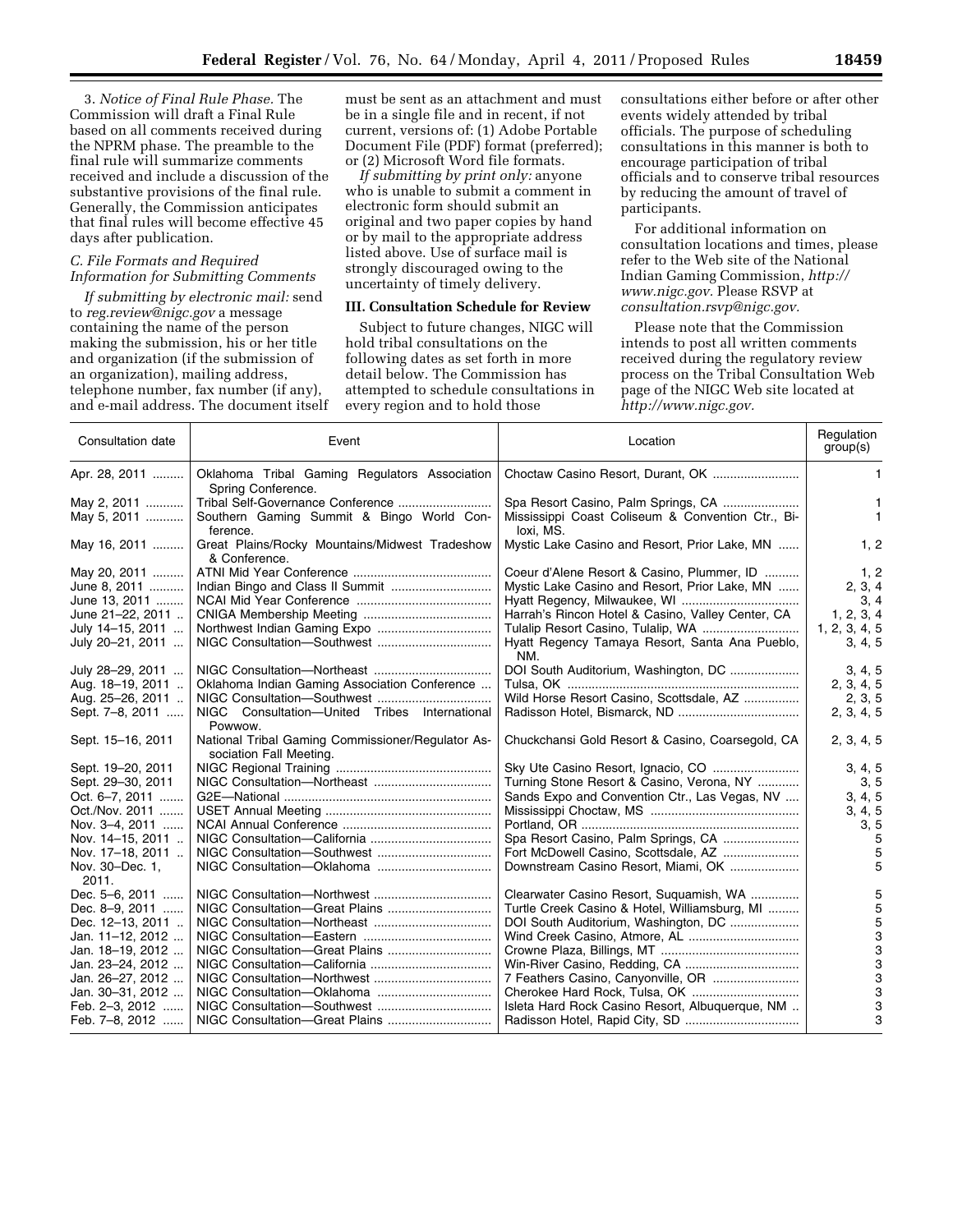# **IV. Group One: Part 514—Fees; Part 523—Review and Approval of Existing Ordinances or Resolutions; Part 559— Facility License Notifications, Renewals, and Submissions; Part 542— Class III Minimum Internal Controls; Buy Indian Act**

#### *A. Part 514—Fees*

1. Should the Commission consider revising Part 514 to base fees on the Tribe's gaming operation's fiscal year?

The NOI requested comment on whether the Commission should consider revising this Part to base fees on the Tribe's gaming operation's fiscal year. Some comments indicated that this was a low priority. Other comments were generally supportive of the Commission considering this change, noting that a calculation based on audited financial statements for the fiscal year would be more convenient. Commentators did note that if the Commission reviewed Part 514, any amendments should provide for an adequate transition period. Other comments suggested that the Commission consider a flexible approach by which each tribe could determine whether to calculate fees on a fiscal or calendar year.

The Commission understands that it may be difficult to calculate fees based on the calendar year, which may lead to frequent audit adjustments. The Commission strives to be cognizant of and sensitive to the practical issues raised by any potential amendments to this Part, including additional costs and the need to provide for an adequate transition period. However, the Commission believes that review of the Part is appropriate and has the potential to reduce the number of audit adjustments. The Commission will review this Part during the Group One period.

2. Should this Part define *Gross Gaming Revenue* consistent with Generally Accepted Accounting Principles for the purposes of calculating the fees?

Additionally, the NOI asked whether the Commission should consider adding to Part 514 a definition of *gross gaming revenue* consistent with the GAAP definition of this term. Some public comments suggested that a revision would promote consistency and uniformity. Other comments questioned whether the NIGC could define *gross gaming revenue* given that IGRA defines the term.

The Commission believes that further review of this regulation is appropriate. An amendment consistent with IGRA could promote consistency and

uniformity, which may result in greater efficiency. The Commission will review this Part during the Group One period.

3. Should this Part include a section on the fingerprinting processing fees?

The NOI asked whether the Commission should consider amending this Part to include fingerprint processing fees and whether to provide for a review of the costs on an annual basis and adjust the fingerprint processing fee accordingly. Additionally, the NOI asked whether the Commission should consider providing that fees collected for processing fingerprints should be included in the total revenue collected by the Commission that is subject to statutory limitation. Comments supported the inclusion of the fingerprinting fees in the calculation of gross revenues. Other comments suggested that fingerprinting costs be paid by those Tribes that use the service rather than by the general fees paid by Tribes. Other comments suggested that the Commission provide a public accounting of how the fees are expended by the Commission. Some comments suggested including the fingerprinting fees as part of the annual fees while other comments suggested that the fees be separate from the annual fees collected from Tribes. Those commentators who recommended keeping the fees separate explained that the fingerprinting fees were generally an expense paid by gaming commissions rather than gaming operations. Other Tribes suggested that the Commission consider the revision if including fingerprinting fees resulted in a lower annual fee. Finally, several comments suggested the issuance of a bulletin instead of a regulation to address this issue.

The Commission believes that further review of this proposed regulation is appropriate. Amendments to this Part could provide greater clarity to the process and potentially could result greater efficiency and in cost savings. This issue will be reviewed during the Group One period.

4. Should the Commission consider a late payment system in lieu of a Notice of Violation for Tribes submitting their fees to the NIGC late?

Finally, the NOI requested comment on whether the Commission should consider a late payment system in lieu of a Notice of Violation (NOV) for addressing fees submitted late to the NIGC. Public comments uniformly supported the Commission reviewing this approach. Many commentators observed that issuing a NOV is a serious

measure that may overly penalize Tribes for late submission of their fees. Commentators noted that a NOV can cause a financial hardship to Tribes by lowering a Tribe's bond rating and damage its business reputation. Some comments recommended an automatic additional percentage as a late payment penalty or a development of a schedule of fines or penalties based on passage of time or the number late payments. Tribes commented that NOVs should continue to be utilized for frequent or repeat violators in order to prevent abuse of the system. Another commentator suggested that an NOV only be issued after a specified number of missed payments or dollar amount, if there is gross negligence, or the Tribe has publicly stated its intention not to pay the NIGC. This commentator suggested that an NOV should be considered only after negotiations with the Tribes have failed. Many commentators noted that any approach should be flexible and include due process so that a Tribe can cure any purported late payment before the NIGC issues either a ticket or NOV.

The Commission believes that further review of the potential regulatory amendment is appropriate. A NOV is a serious action issued to address significant violations of IGRA. A late payment system may be appropriate to address infrequent situations wherein a tribe submits fees late to the NIGC. This issue will be considered by the Commission during the Group One period.

# *B. Part 523—Review and Approval of Existing Ordinances or Resolutions*

Comments received in response to the NOI suggest repealing this regulation as obsolete. The regulation applies only to gaming ordinances enacted by Tribes prior to January 22, 1993, and not submitted to the Chairwoman. During the Group One period, the Commission will consider repealing this Part.

# *C. Part 542—Class III Minimum Internal Control Standards*

The NOI requested comment regarding Class III Minimum Internal Control Standards (MICS). The public was asked to comment on how this issue should be addressed, particularly in light of the decision in the *Colorado River Indian Tribes v. National Indian Gaming Commission.* Some comments suggested that Part 542 should be replaced by a set of recommended guidelines. Comments explained that many tribal gaming regulatory authorities rely on Part 542 to set the base of their minimum internal control standards. Other comments explained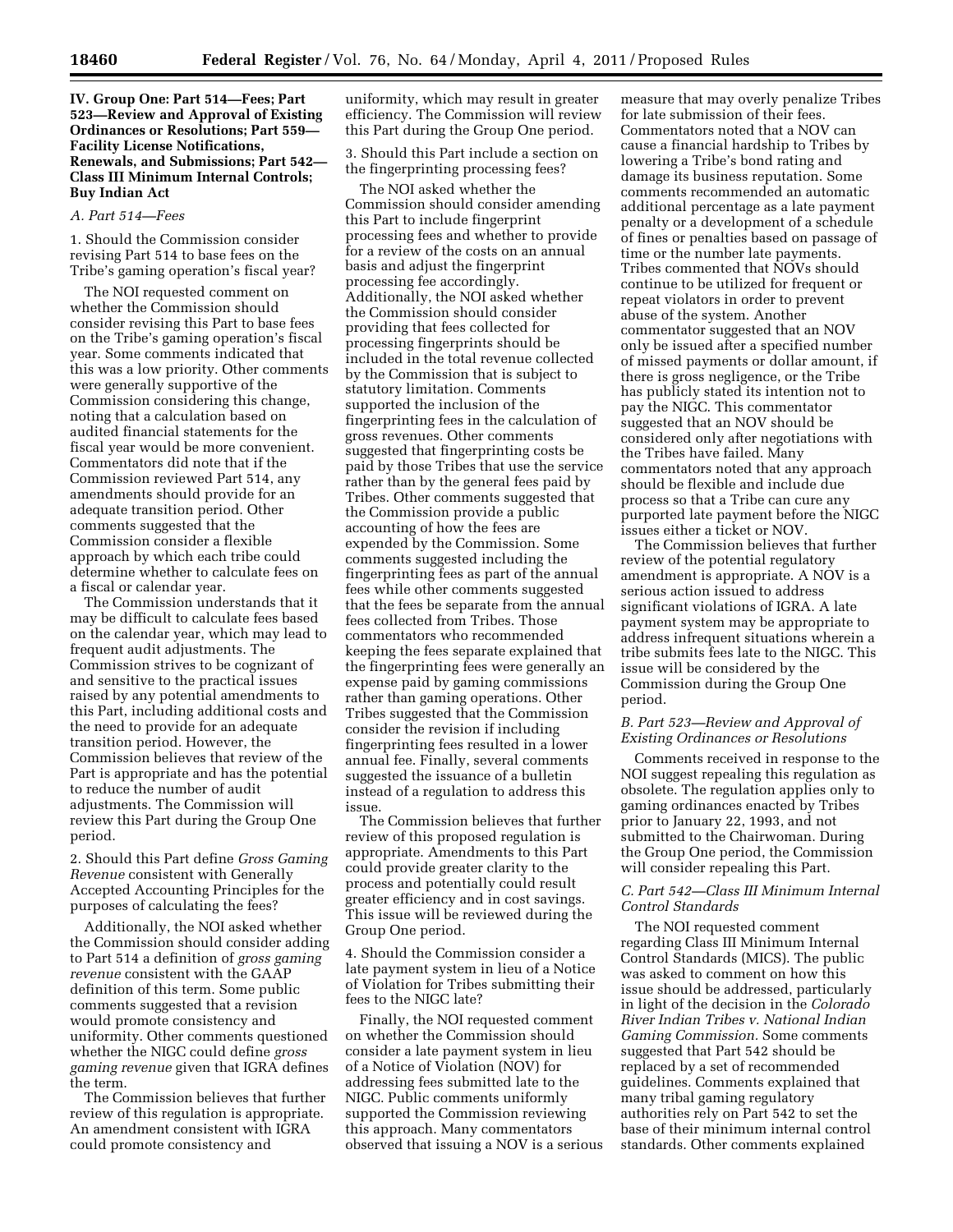that some Tribes have adopted the Federal rule verbatim. Some comments stated that some Tribes have drafted their own internal control standards. Additionally, commentators noted that some state compacts incorporate part 542 by reference. Some comments explained that some Tribes amended their gaming ordinance authorizing the NIGC to regulate and enforce part 542 in their gaming operations. Other commentators explained that in California, their state compacts have been effectively revised to provide for Federal oversight to the extent specified in the agreements.

A number of Tribes commented that the NIGC does not have the authority to enforce Class III MICS. A majority of Tribes that submitted comments suggested that the NIGC issue MICS as guidance. Some Tribes suggested addressing the enforcement of Class III MICS through the self-regulation process. Other comments suggested applying a different fee rate for those Tribes that have amended their tribal gaming ordinance such that the NIGC can regulate and enforce Part 542. Some Tribes recommended keeping the Class III MICS in regulation form and convening a new Tribal Advisory Committee to update the current regulation. Other Tribes recommended repeal of Part 542. Many of the comments received by NIGC stated that this was a high priority.

Review of this Part is a high priority of the Commission. NIGC recognizes that this is a complex and important issue that impacts Tribes differently across the country. During the Group One period, NIGC will continue to evaluate and develop solutions for addressing Class III MICS in a manner consistent with IGRA that does not create a regulatory void.

# *D. Part 559—Facility License Notifications, Renewals, and Submissions*

The NOI requested comment on whether the Commission should consider revising this Part. Many Tribes commented that the process by which the regulation was adopted did not allow sufficient time for meaningful tribal consultation. Some commentators stated that Environmental Public Health and Safety (EPHS) matters and facility licenses should be left to the authority and jurisdiction of the Tribes. Some Tribes stated that in addition to tribal regulations and compact provisions, other federal and tribal agencies already regulate EPHS issues. Some comments also recommended reviewing § 502.22— ''Construction and maintenance of the gaming facility, and the operation of that gaming is conducted in a manner which adequately protects the environment and the public health and safety'' as part of this review.

Some comments questioned the necessity of providing Indian lands information considering that other Federal agencies already have this information and that requiring Tribes to re-submit documentation was duplicative and unnecessary. Some comments stated that the 120-day notice period was arbitrary and that NIGC should have consulted on the time frame before implementing the regulation. Some commentators stated that the regulation should provide some flexibility regarding the 120-day notice period. Some comments expressed concern that the regulation could potentially limit the authority of tribal gaming commissions. Other comments noted that the regulation helped raise the importance of those issues at the tribal level and benefited the Tribe.

Based on the many comments requesting that this regulation be

reviewed, the NIGC will use the Group One period to review this Part and § 502.22 ''Construction and maintenance of the gaming facility, and the operation of that gaming is conducted in a manner which adequately protects the environment and the public health and safety.''

### *E. Buy Indian Act Regulation*

The NOI requested comment on whether the Commission should consider adopting a regulation which would require the NIGC to give preference to qualified Indian-owned businesses when purchasing goods or services as defined by the ''Buy Indian Act,'' 25 U.S.C. 47. The Buy Indian Act provides authority to set aside procurement contracts for qualified Indian-owned businesses. While many comments support consideration of this change, a number of comments suggested that utilizing an internal policy or process would be equally effective.

The Commission believes that a regulation on this issue may promote long term and consistent application by the agency. During the Group One period, the Commission will review a potential regulation.

Subject to future changes, NIGC will hold tribal consultations on Group One regulations on the following dates as set forth in more detail below. The Commission has attempted to schedule consultations in every region and to hold those consultations either before or after other events widely attended by tribal officials. The purpose of scheduling consultations in this manner is both to encourage participation of tribal officials and to conserve tribal resources by reducing the amount of travel of participants.

GROUP 1

| Date             | Event                                                               | Location                                                                                  |
|------------------|---------------------------------------------------------------------|-------------------------------------------------------------------------------------------|
| Apr. 28, 2011    | Oklahoma Tribal Gaming Regulators Association Spring<br>Conference. | Choctaw Casino Resort, Durant, OK.                                                        |
| May 2, 2011      |                                                                     | Spa Resort Casino, Palm Springs, CA.                                                      |
| May 5, 2011      | Southern Gaming Summit & Bingo World Conference                     | Mississippi Coast Coliseum & Convention Ctr., Biloxi,<br>MS.                              |
| May 16, 2011     | Great Plains/Rocky Mountains/Midwest Tradeshow<br>&<br>Conference.  | Mystic Lake Casino and Resort, Prior Lake, MN.                                            |
| May 20, 2011     |                                                                     | Coeur d'Alene Resort & Casino, Plummer, ID.                                               |
| July 14-15, 2011 |                                                                     | Harrah's Rincon Hotel & Casino, Valley Center, CA.<br>Tulalip Resort Casino, Tulalip, WA. |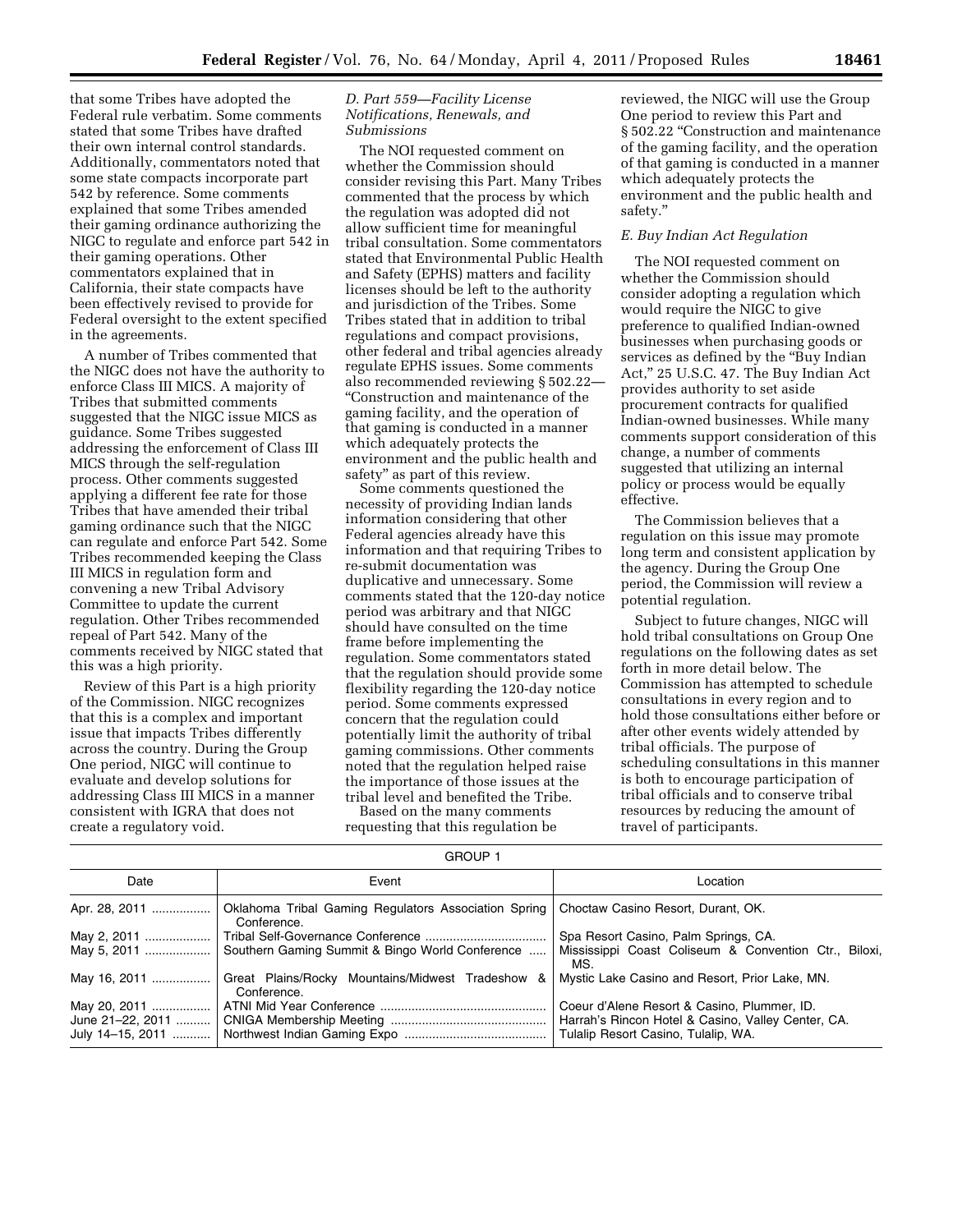**V. Group Two: Part 573—Enforcement; Proceedings Before the Commission, Including Part 519—Service, Part 524— Appeals [of disapproval of a gaming ordinance, resolution or amendment], Part 539—Appeals [of approval or disapproval of a management contract or amendment], and Part 577—Appeals Before the Commission** 

## *A. Enforcement*

The NOI requested comment on whether the Commission should consider promulgating a regulation authorizing the withdrawal of an NOV after it has been issued. Some Tribes stated that because there was no prohibition against withdrawing an NOV, the regulation was unnecessary. Other comments stated that while the Chairwoman retains authority to withdraw an NOV, a specific regulation outlining the process and circumstances for the withdrawal was appropriate. Some comments stated that only the entire Commission should withdraw an NOV.

Many comments stated that the issuance of an NOV can potentially have serious negative economic impact on the Tribe. These comments recommended the NIGC institute a compliance model before utilizing a punitive approach. Such an approach would provide for tribal regulatory agencies to take enforcement action in the first instance and provide a notice and opportunity to cure before NIGC

action is taken. Tribes also recommended that NOVs be automatically expunged after a specified number of years and removed from the Web site or, in the alternative, identifying information should be removed from NOVs on the Web site.

The Commission agrees that under no circumstance should an NOV be a surprise to Tribes. This Commission established Assistance, Compliance, and Enforcement as its policy for regulating Tribes and agrees that a regulation identifying the process for ensuring compliance would benefit the industry. The Commission will be reviewing this potential regulation during the Group 2 period.

#### *B. Proceedings Before the Commission*

The NOI requested comment on whether the Commission should consider more comprehensive and detailed procedural rules for proceedings before the Commission. Some Tribes expressed a concern that a more formal process may be more burdensome, costly, and delay the process for review. Other comments recommended that more detail would provide greater certainty for Tribes. Some comments recommended that the Chairwoman should be prohibited from participating in appeals of agency actions issued by the Chairwoman. Those comments noted that the underlying principle of these procedural rules should be the guarantee of due

process. Many comments requested concise, streamlined rules in order to protect all parties and recommended reviewing the appeals process utilized by other federal agencies for guidance.

Included in the comments received by Tribes regarding proceedings before the Commission were a number of comments requesting clarification on submission and approval of gaming ordinances and amendments. Some Tribes expressed concern about the length of time it takes for approval of an ordinance and requested further clarity on how the Commission contacts Tribes if there are questions concerning a proposed ordinance.

The Commission recognizes the perception that the current process may not provide clarity to Tribes when appealing the Chairwoman's actions. The Commission will review these regulations during the Group Two period.

Subject to future changes, NIGC will hold tribal consultations on Group Two regulations on the following dates as set forth in more detail below. The Commission has attempted to schedule consultations in every region and to hold those consultations either before or after other events widely attended by tribal officials. The purpose of scheduling consultations in this manner is both to encourage participation of tribal officials and to conserve tribal resources by reducing the amount of travel of participants.

GROUP 2

| anoon z          |                                                                                                                                    |                                                                                       |
|------------------|------------------------------------------------------------------------------------------------------------------------------------|---------------------------------------------------------------------------------------|
| Date             | Event                                                                                                                              | Location                                                                              |
|                  | Great Plains/Rocky Mountains/Midwest Tradeshow & Conference                                                                        | Mystic Lake Casino and Resort, Prior<br>Lake. MN.                                     |
| May 20, 2011     |                                                                                                                                    | Coeur d'Alene Resort & Casino Plummer,<br>ID                                          |
| June 8, 2011     |                                                                                                                                    | Mystic Lake Casino and Resort, Prior<br>Lake. MN.                                     |
| June 21-22, 2011 |                                                                                                                                    | Harrah's Rincon Hotel & Casino, Valley<br>Center, CA.                                 |
| July 14-15, 2011 |                                                                                                                                    | Tulalip Resort Casino, Tulalip, WA.                                                   |
| Aug. 18-19, 2011 |                                                                                                                                    | Tulsa, OK.                                                                            |
| Aug. 25–26, 2011 |                                                                                                                                    | Wild Horse Resort Casino, Scottsdale,<br>AZ.                                          |
|                  | NIGC Consultation—United Tribes International Powwow<br>National Tribal Gaming Commissioner/Regulator Association Fall<br>Meeting. | Radisson Hotel, Bismarck, ND.<br>Chuckchansi Gold Resort & Casino,<br>Coarsegold, CA. |

# **VI. Group Three: Part 543—Minimum Internal Control Standards for Class II Gaming; Part 547—Minimum Technical Standards for Gaming Equipment Used with the Play of Class II Games**

The NOI also requested comment on the Class II Minimum Internal Control Standards (MICS) and Minimum Technical Standards. Specifically, the

NOI requested comment on how to proceed with revisions to these Parts. While the Technical Standards were revised in 2008, the NOI noted that Tribes had requested additional updates.

The Commission received many comments requesting the review and update of both the Class II MICS and Class II Technical Standards. Comments

emphasized the importance of Class II gaming and the need to ensure that the regulations address changes in technology. Some comments recommended a Tribal Advisory Committee be formed with representation from a broad group of interests, including Tribes, manufacturers, and testing laboratories. Other comments suggested the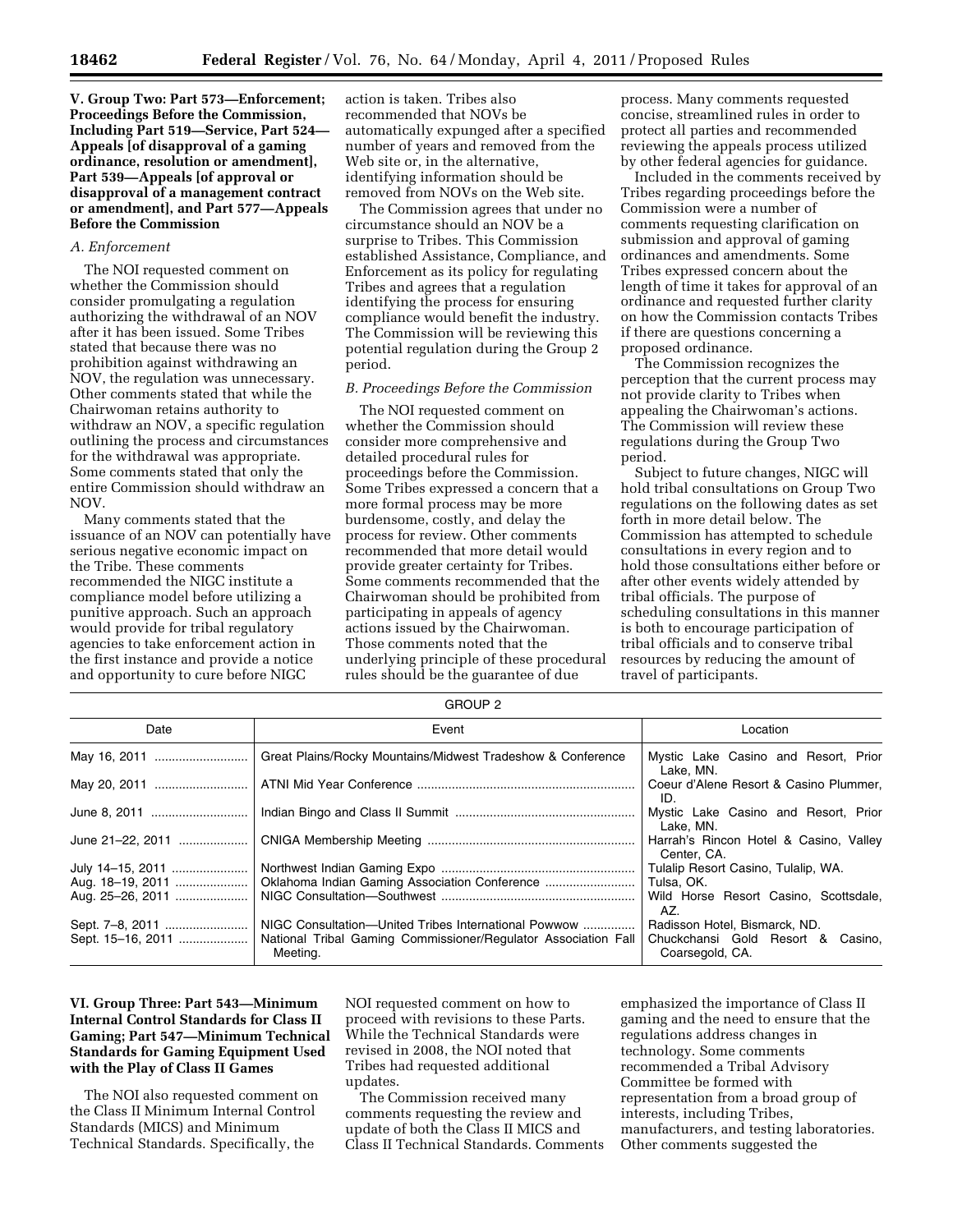regulations be revised utilizing a negotiated rulemaking process. Finally, some commentators stated that electronic gambling machines are public health hazards and that the technical standards should distinguish between

harmful and less harmful games. These comments stated that NIGC should require the industry to demonstrate that Class II games are in fact safe.

Based on the comments received, the Commission anticipates that it will review this Part during the Group Three period. Class II MICS and Technical Standards are important to both Tribes and the public.

Subject to future changes, NIGC will hold tribal consultations on Group Three regulations on the following dates as set forth in more detail below. The

Commission has attempted to schedule consultations in every region and to hold those consultations either before or after other events widely attended by tribal officials. The purpose of scheduling consultations in this manner is both to encourage participation of tribal officials and to conserve tribal resources by reducing the amount of travel of participants.

GROUP 3

| anuur s           |                                                                            |                                                       |
|-------------------|----------------------------------------------------------------------------|-------------------------------------------------------|
| Date              | Event                                                                      | Location                                              |
| June 8, 2011      |                                                                            | Mystic Lake Casino and Resort, Prior<br>Lake, MN.     |
| June 13, 2011     |                                                                            | Hyatt Regency, Milwaukee, WI.                         |
| June 21-22, 2011  |                                                                            | Harrah's Rincon Hotel & Casino, Valley<br>Center, CA. |
| July 14–15, 2011  |                                                                            | Tulalip Resort Casino, Tulalip, WA.                   |
| July 20-21, 2011  |                                                                            | Hyatt Regency Tamaya Resort, Santa<br>Ana Pueblo, NM. |
| July 28–29, 2011  |                                                                            | DOI South Auditorium, Washington, DC.                 |
| Aug. 18-19, 2011  | Oklahoma Indian Gaming Association Conference                              | Tulsa, OK.                                            |
| Aug. 25-26, 2011  |                                                                            | Wild Horse Resort Casino, Scottsdale,<br>AZ.          |
|                   | NIGC Consultation-United Tribes International Powwow                       | Radisson Hotel, Bismarck, ND.                         |
| Sept. 15-16, 2011 | National Tribal Gaming Commissioner/Regulator Association Fall<br>Meeting. | Chuckchansi Gold Resort & Casino,<br>Coarsegold, CA.  |
| Sept. 19-20, 2011 |                                                                            | Sky Ute Casino Resort, Ignacio, CO.                   |
| Sept. 29-30, 2011 |                                                                            | Turning Stone Resort & Casino, Verona,<br>NY.         |
| Oct. 6-7, 2011    |                                                                            | Sands Expo and Convention Ctr., Las<br>Vegas, NV.     |
|                   |                                                                            | Mississippi Choctaw, MS.                              |
| Nov. 3-4, 2011    |                                                                            | Portland, OR.                                         |
| Jan. 11-12, 2012  |                                                                            | Wind Creek Casino, Atmore, AL.                        |
| Jan. 18–19, 2012  |                                                                            | Crowne Plaza, Billings, MT.                           |
| Jan. 23-24, 2012  |                                                                            | Win-River Casino, Redding, CA.                        |
| Jan. 26-27, 2012  |                                                                            | 7 Feathers Casino, Canyonville, OR.                   |
| Jan. 30-31, 2012  |                                                                            | Cherokee Hard Rock, Tulsa, OK.                        |
| Feb. 2-3, 2012    |                                                                            | Isleta Hard Rock Casino Resort, Albu-<br>querque, NM. |
|                   |                                                                            | Radisson Hotel, Rapid City, SD.                       |

**VII. Group Four: Part 556—Background Investigations for Primary Management Officials and Key Employees; Part 558—Gaming Licenses for Key Employees and Primary Management Officials; Part 556—Formalizing the**  ''**Pilot Program**''**; Part 571—Monitoring and Investigations; Part 531—Collateral Agreements; Part 537—Background Investigations for Persons or Entities With a Financial Interest in, or Having Management Responsibility for, a Management Contract; and Part 502— Definitions** 

# *A. Background Investigations and Pilot Program*

The NOI requested comment on whether the Commission should consider formalizing through regulation a long-standing ''pilot program'' under which participating Tribes provide NIGC with concise information pertaining to employees licensed or

denied a license in lieu of the process outlined in Part 556. Comments were submitted supporting the Commission's consideration of amending the regulation to incorporate the pilot program. One Tribe stated that the pilot program should be formalized so long as no changes are made to the current program. Some Tribes commented that most Tribes already participate in the program.

Additionally, the NOI requested comment on whether the NIGC should process fingerprint cards for nonprimary management officials or nonkey employees. Many comments supported increased access to fingerprint and background information for additional employees but expressed that this not be mandated by the NIGC. Some commentators requested that this should include vendors and contractors as well. Additionally, many comments requested that the NIGC provide tribal

gaming commissions access to licensing information via an online database or expansion of the TBIS database.

The Commission agrees that the ''pilot program'' is widely participated in by a large number of gaming Tribes and that access to background information is important to shield Tribes from organized crime and other corrupting influences. Based on the comments received, the Commission intends to review these regulations during the Group Four period.

#### *B. Management Contracts*

### 1. Collateral Agreements

The NOI requested comment on whether the Commission should consider approving collateral agreements to a management contract. Some comments asserted that collateral agreements are outside the scope of NIGC authority and requiring submission and approval of those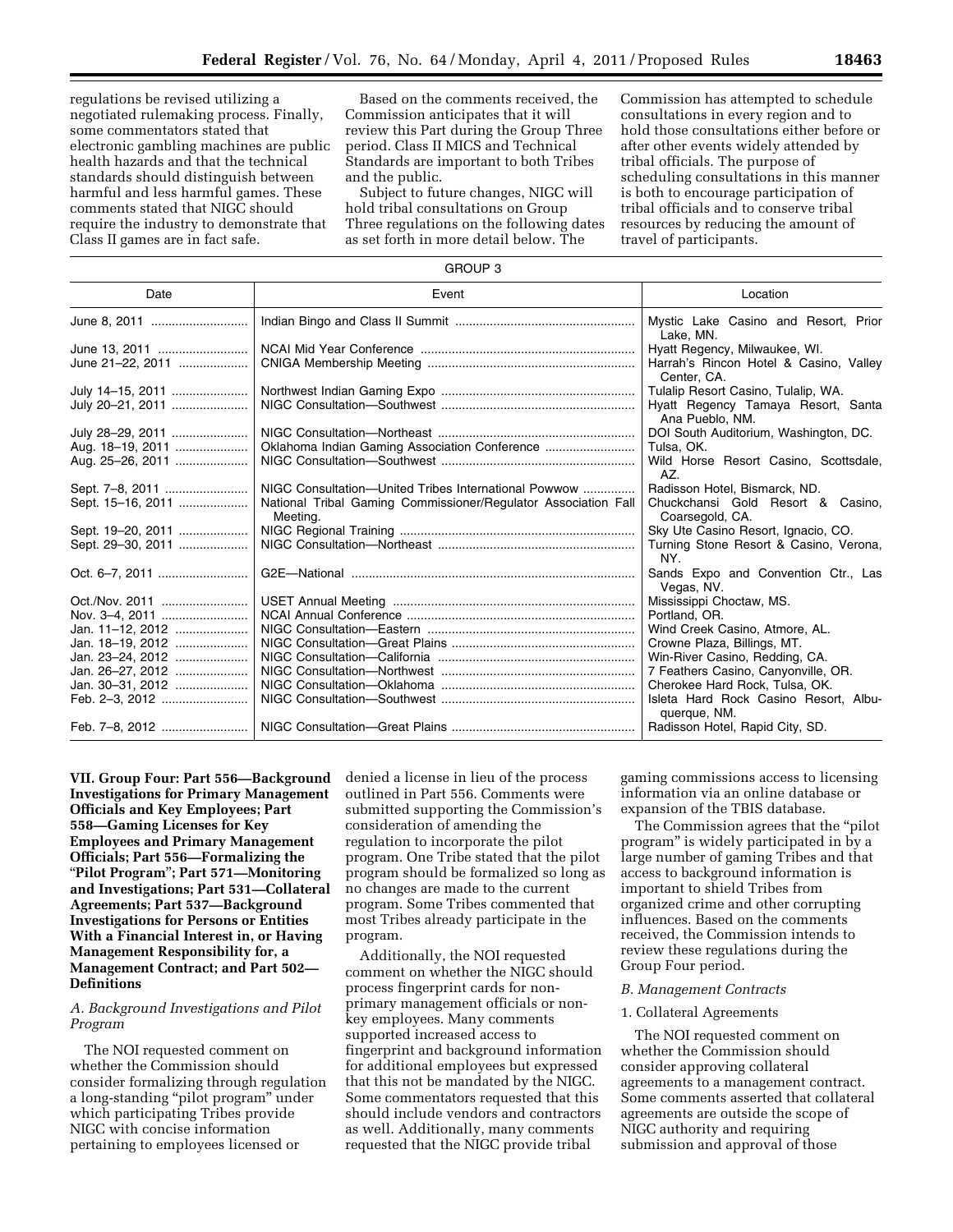agreements would second-guess tribal business decisions. One commentator stated that the NIGC should not expand authority over non-management business relationships of the Tribe. Additionally, some comments expressed concern that requiring the approval of non-management collateral agreements would affect their relationships with current or potential business partners, discourage private investment in Indian Country, and potentially call into question the validity of previously executed agreements. These commentators recommended the NIGC only review and approve those agreements containing management provisions. Another commentator suggested that the review and approval of collateral agreements would greatly reduce the risks to both Tribes and would-be management contractors, thus reducing overreaching by third parties.

Other comments supported the review and approval of collateral agreements by the NIGC. Those Tribes stated that it is the NIGC's trust responsibility to ensure that such agreements do not violate the sole proprietary interest provisions of IGRA. Other Tribes suggested that the NIGC be available to review and approve collateral agreements solely at the request of the Tribe. One commentator suggested drafting a regulation that specifies the maximum amount of revenue that could be included in collateral agreements.

Based on the comments received in response to the NOI, the Commission intends to review this regulation during the Group Four period.

2. Background Information for Persons or Entities With a Financial Interest in, or Having Management Responsibility for, a Management Contract

The NOI requested comment on whether the Commission should consider amending this regulation to specify that a contractor should be required to submit background information when the contract is only

for Class III gaming. Some Tribes stated that the NIGC has no authority over Class III gaming and thus no authority over Class III management contractors. Other Tribes stated that IGRA specifically grants the NIGC the authority to complete background investigations on Class II and Class III management contractors. One Tribe stated that because background investigations are a requirement of the tribal-state compact, requiring an additional background investigation is duplicative, burdensome, and overreaching. Other comments recommended that in addition to the clarification, the NIGC should clarify submission requirements for Class II and Class III background investigations and streamline the background investigation process to allow for expedited review of individuals and entities holding a gaming license in other tribal and state jurisdictions.

The Commission agrees that this issue has been the point of confusion for Tribes and the public. The Commission intends to review this regulation during the Group Four period.

#### *C. Inspection and Access to Records*

The NOI requested comment on whether there was a need to clarify Commission access to records located off-site, including at sites maintained or owned by third parties. One comment stated that this section should be revised to explicitly deny the NIGC access to Class III records. Some comments stated that the NIGC has the right to access all records of the Tribal gaming enterprise, regardless of location. Other comments stated that NIGC should only request records within its statutory authority. Another comment suggested that the regulation be amended to require Tribes to maintain all records on site.

The Commission acknowledges the need to clarify Commission access to records located off-site, including at sites maintained and owned by third

GROUP 4

parties. The Commission intends to review this regulation during the Group Four period.

## *D. Definitions—Net Revenues management fee*

The NOI asked whether the Commission should consider whether the definition of *Net revenues management fee* should be defined to be consistent with the General Accepted Accounting Principles (GAAP) when determining the management fee. Many comments stated that if this definition was amended, it would need to be consistent with the statutory definition of *Net Revenue* contained in IGRA, 25 U.S.C. 2703(9). Other comments stated that it should be defined consistent with industry standards such as GAAP. One comment noted that a clearer definition would have hastened the resolution of a dispute with their state over the definition of *net win* and *net revenue.*  Another comment stated that the 2008 regulatory change to the definition of *Net revenue* does not comply with IGRA and needs to be revised to ensure it is consistent with the statutory definition.

Based on the comments that the definition could be clearer and that there may be some benefit to a definition consistent with GAAP, the Commission intends to review this definition during Group Four consultation and comment period.

Subject to future changes, NIGC will hold tribal consultations on Group Four regulations on the following dates as set forth in more detail below. The Commission has attempted to schedule consultations in every region and to hold those consultations either before or after other events widely attended by tribal officials. The purpose of scheduling consultations in this manner is both to encourage participation of tribal officials and to conserve tribal resources by reducing the amount of travel of participants.

| <b>UILUUI</b> 7  |                                                                         |                                                       |
|------------------|-------------------------------------------------------------------------|-------------------------------------------------------|
| Date             | Event                                                                   | Location                                              |
| June 8, 2011     |                                                                         | Mystic Lake Casino and Resort, Prior<br>Lake. MN.     |
| June 13. 2011    |                                                                         | Hyatt Regency, Milwaukee, WI.                         |
| June 21-22, 2011 |                                                                         | Harrah's Rincon Hotel & Casino, Valley<br>Center, CA. |
| July 14-15, 2011 |                                                                         | Tulalip Resort Casino, Tulalip, WA.                   |
| July 20-21, 2011 |                                                                         | Hyatt Regency Tamaya Resort, Santa<br>Ana Pueblo, NM. |
| July 28-29, 2011 |                                                                         | DOI South Auditorium, Washington, DC.                 |
| Aug. 18–19, 2011 |                                                                         | Tulsa. OK.                                            |
| Aug. 25–26, 2011 |                                                                         | Wild Horse Resort Casino, Scottsdale,<br>AZ.          |
|                  | Sept. 7–8, 2011    NIGC Consultation—United Tribes International Powwow | Radisson Hotel, Bismarck, ND.                         |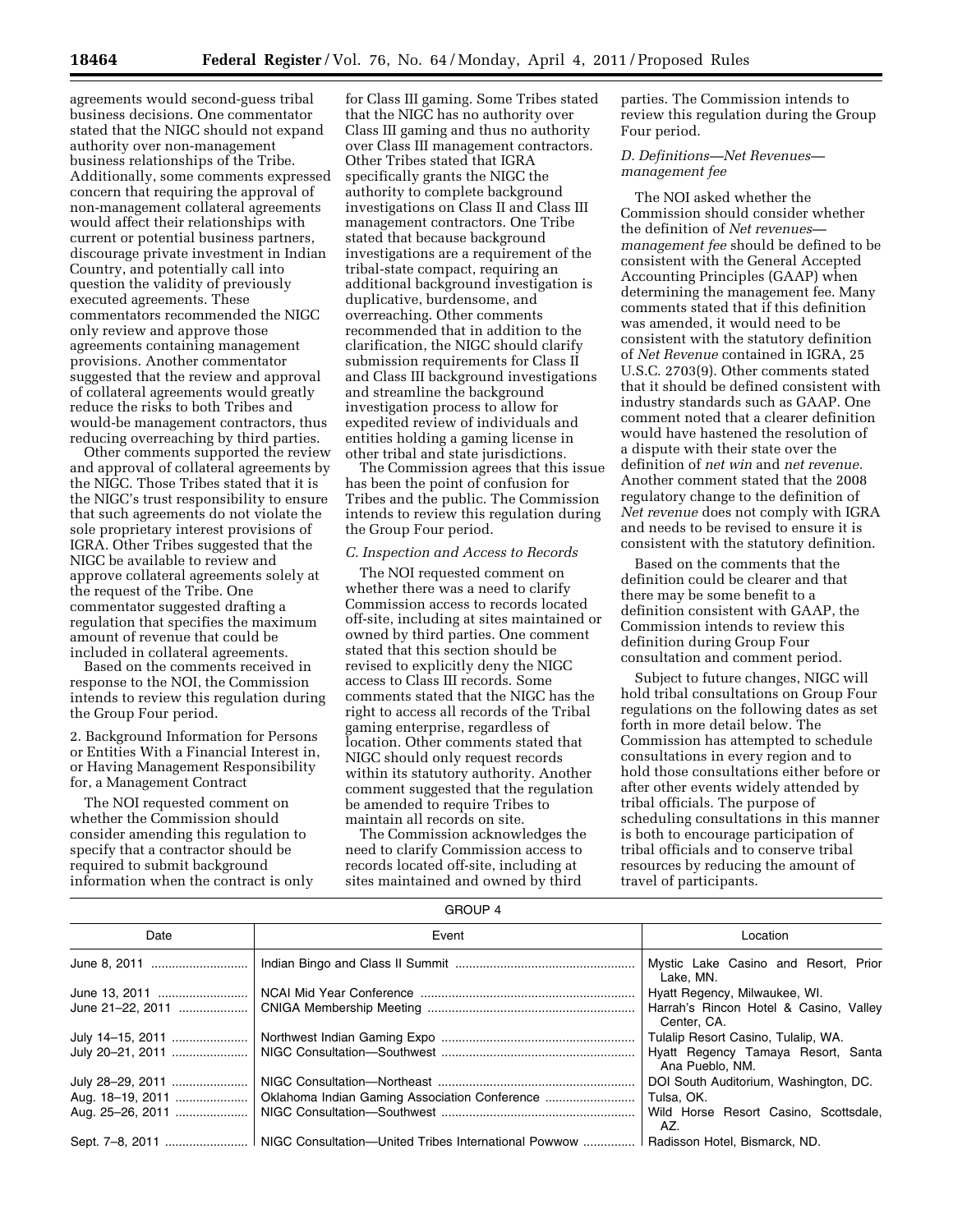| GROUP 4 |          |                                                   |
|---------|----------|---------------------------------------------------|
| Date    | Event    | Location                                          |
|         | Meeting. | Coarsegold, CA.                                   |
|         |          |                                                   |
|         |          | Sands Expo and Convention Ctr., Las<br>Vegas, NV. |
|         |          | Mississippi Choctaw, MS.                          |

#### GROUP 4

## **VIII. Group Five: Part 518—Self Regulation of Class II Gaming; proposed new Sole Proprietary Interest regulation; and implementation through regulation of Class III MICS options**

#### *A. Self Regulation of Class II Gaming*

The NOI requested comment on whether the Commission should consider amending the process for obtaining a self-regulation certification. The Commission has heard that the administrative burden of completing the process significantly outweighs the benefits obtained from self regulation. Comments received from the NOI state that this regulation is not performing the function set forth in IGRA. Comments stated that the submission requirements are duplicative and unduly burdensome and the petition and annual reporting requirement undermine the purpose of self-regulating. One comment recommended that high standards should be maintained, and the benefits and recognition for self regulating Tribes should be higher. A Tribe noted that self regulation is a hallmark of tribal sovereignty.

The Commission agrees that this regulation is under-utilized by Tribes. Of over 220 gaming Tribes, only two Tribes have gone through the selfregulation certification process

successfully. Due to the interest expressed in revising this regulation, the Commission intends to review this regulation during the Group Five period.

#### *B. Sole Proprietary Interest*

The NOI requested comments on whether the Commission should consider a regulation defining *sole proprietary interest* and providing a process through which a Tribe may request the NIGC to conduct a review and make a determination. Many Tribes and other interested parties have approached the NIGC requesting a determination regarding whether a single agreement, or a combination of agreements, violate IGRA's sole proprietary interest requirement. The comments received in response to the NOI reflect the complexity of this issue. Some comments state that the Commission should promulgate a regulation that would provide for review only at the request of a tribe. Other comments state that the percentages contained in IGRA serve to define what percentage might violate the Act's sole proprietary interest provision. One tribe suggested that if *Sole Proprietary Interest* is to be defined, then so should *Primary Beneficiary.* Some comments stated that a clear definition of *sole proprietary* 

*interest* may provide stability and access to financing. Other comments suggested that a definition might limit tribal access to capital. Some comments suggested that this determination be best left to the courts to decide.

The Commission acknowledges the comments regarding defining *Sole Proprietary Interest* through a regulation. Given the importance of this issue and IGRA's mandate that Tribes maintain the sole proprietary interest, the Commission intends to review this issue during the Group Five period.

#### *C. Class III MICS Implementation*

Based on the comments received during the Group One period, the Commision will address implementation of changes to Class III MICS during the Group Five period.

Subject to future changes, NIGC will hold tribal consultations on Group Five regulations on the following dates as set forth in more detail below. The Commission has attempted to schedule consultations in every region and to hold those consultations either before or after other events widely attended by tribal officials. The purpose of scheduling consultations in this manner is both to encourage participation of tribal officials and to conserve tribal resources by reducing the amount of travel of participants.

| GROUP 5           |                                                                            |                                                       |
|-------------------|----------------------------------------------------------------------------|-------------------------------------------------------|
| Date              | Event                                                                      | Location                                              |
| July 14–15, 2011  |                                                                            | Tulalip Resort Casino, Tulalip, WA.                   |
| July 20-21, 2011  |                                                                            | Hyatt Regency Tamaya Resort, Santa<br>Ana Pueblo, NM. |
| July 28-29, 2011  |                                                                            | DOI South Auditorium, Washington, DC.                 |
| Aug. 18-19, 2011  |                                                                            | Tulsa, OK.                                            |
| Aug. 25–26, 2011  |                                                                            | Wild Horse Resort Casino, Scottsdale,<br>AZ.          |
| Sept. 7–8, 2011   | NIGC Consultation--- United Tribes International Powwow                    | Radisson Hotel, Bismarck, ND.                         |
| Sept. 15–16, 2011 | National Tribal Gaming Commissioner/Regulator Association Fall<br>Meeting. | Chuckchansi Gold Resort & Casino,<br>Coarsegold, CA.  |
| Sept. 19–20, 2011 |                                                                            | Sky Ute Casino Resort, Ignacio, CO.                   |
| Sept. 29–30, 2011 |                                                                            | Turning Stone Resort & Casino, Verona,<br>NY.         |
| Oct. 6–7, 2011    |                                                                            | Sands Expo and Convention Ctr., Las<br>Vegas, NV.     |
| Oct./Nov. 2011    |                                                                            | Mississippi Choctaw, MS.                              |
| Nov. 3-4, 2011    |                                                                            | Portland, OR.                                         |
| Nov. 14–15, 2011  |                                                                            | Spa Resort Casino, Palm Springs, CA.                  |
| Nov. 17–18, 2011  |                                                                            | Fort McDowell Casino, Scottsdale, AZ.                 |

GROUP 5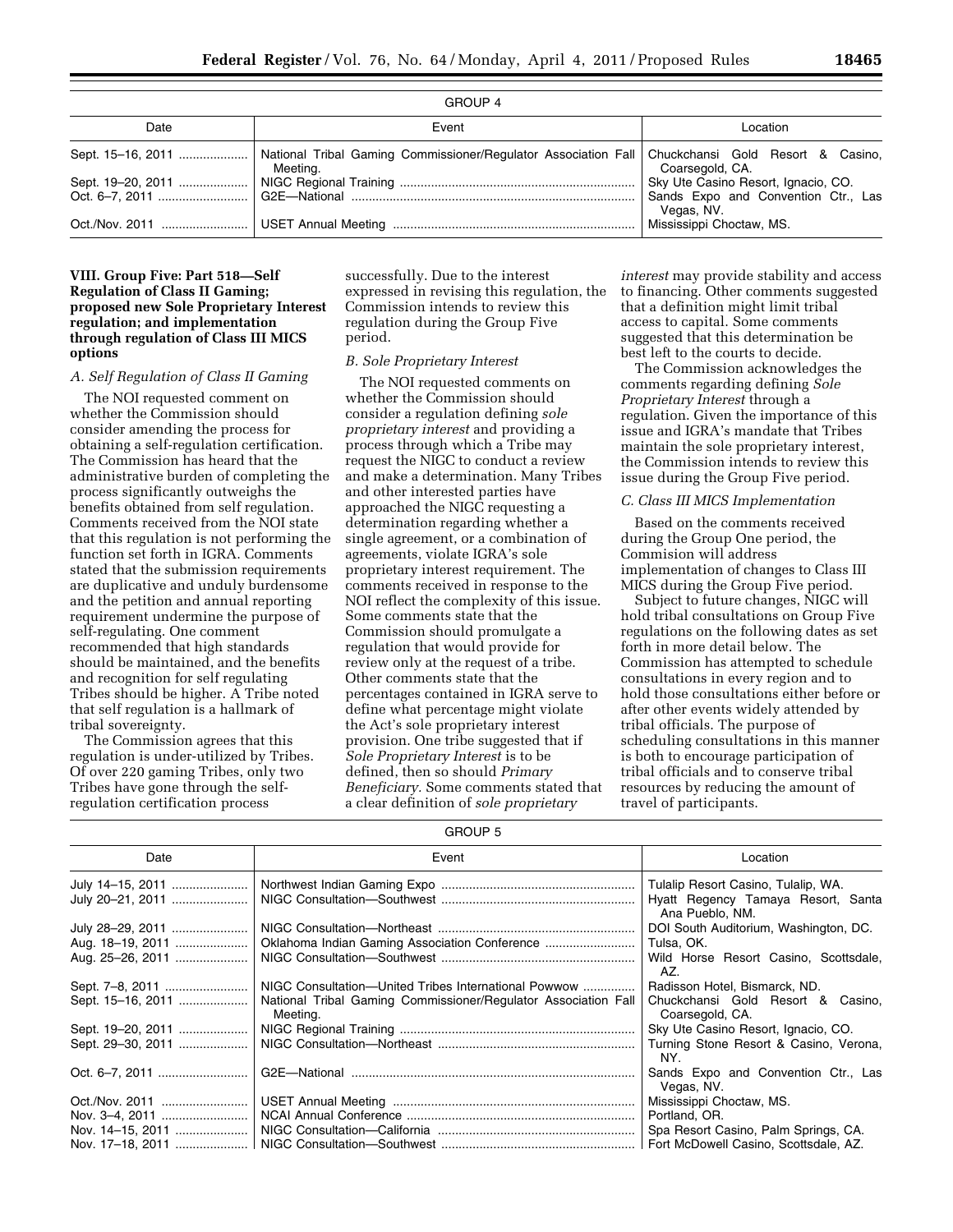| Date                 | Event | Location                                                                            |
|----------------------|-------|-------------------------------------------------------------------------------------|
| Nov. 30–Dec. 1, 2011 |       | Downstream Casino Resort, Miami, OK.<br>Clearwater Casino Resort, Suguamish,<br>WA. |
|                      |       | Turtle Creek Casino & Hotel, Williams-<br>burg, MI.                                 |
| Dec. 12–13. 2011     |       | DOI South Auditorium, Washington, DC.                                               |

## **IX. Regulations That the Commission Does Not Anticipate Revising**

## *A. Part 502—Net Revenues—Allowable Uses.*

The NOI requested comment on whether the Commission should consider a definition for the term *Net Revenues—allowable uses.* Many Tribes commented that this approach would intrude on tribal sovereignty, that tribal budgeting is an inherent tribal governmental function, and that such an approach could interfere with internal tribal matters. Further, tribal commentators noted that IGRA has a clear definition of *Net Revenues* and asserted that the NIGC does not have authority to change this definition. An accounting firm commented that no single formulaic approach should be applied to all Tribes. A few comments from the public stated that if NIGC were to promulgate a definition it should only do so after extensive review, consultation, and comment. Some comments supported promulgation of a definition, arguing that doing so could ensure Tribes consider the financial integrity of the gaming operation before funding other tribal programs.

After review of all the comments submitted, the Commission does not anticipate promulgating a definition of *net revenues—allowable uses* at this time. The Commission acknowledges the concerns articulated by the public and will examine alternatives consistent with IGRA that minimize intrusions on tribal sovereignty and internal tribal matters.

## *B. Part 502—Management Contract Definition*

The NOI also requested comment on whether to expand the definition of *Management Contract* to include contracts that pay a fee based on a percentage of gaming revenues. The comments received from the public expressed concern that an expanded definition would inappropriately inhibit the ability of Tribes to enter into contracts, increase the administrative burden on the NIGC, and infringe upon tribal sovereignty. The public also commented that an expanded definition

may be counter to IGRA's purpose of promoting tribal economic development, self-sufficiency, and strong tribal governments. Finally, many commentators noted that only contracts containing actual management provisions should be subject to the management contract approval process.

Regarding whether the Commission should consider promulgating a definition of acceptable compensation to a manager contractor, some Tribes commented that it would be beneficial for the Commission to consider issuing guidance on compensation and the upper limits on management fees. Some Tribes commented that a definition would intrude on business decisions of the Tribe. Another Tribe noted that amending the definition to establish a maximum fee might be appropriate, if enforced only against the company, not the Tribe. However, most comments suggested that NIGC should not revise this definition.

The Commission notes that IGRA establishes a maximum fee for management contractors. Based on a review of the public's comments, the Commission does not anticipate expanding the definition at this time. The Commission acknowledges the concerns articulated by the public and will examine alternatives consistent with IGRA that minimize intrusions on tribal sovereignty and promote the purposes of IGRA.

## *C. Part 533—Approval of Management Contracts*

The NOI sought comment on whether to consider amending the trustee standard in Part 533 by adding two grounds for possible disapproval in § 533.6(b). One potential basis for disapproval would be because the management contract was not submitted in accordance with the submission requirements of 25 CFR part 533. The second potential basis for disapproval would be because the management contract does not contain the regulatory requirements for approval pursuant to 25 CFR part 531. Many comments received from Tribes were generally supportive of the Commission reviewing this part of the regulation. Some Tribes

commented that if the Commission reviewed this part of the regulation and ultimately amended it as described, it could result in the disapproval of a management contract for technical reasons that could have been easily remedied.

The Commission does not anticipate amending Part 533 at this time. NIGC will continue to assist Tribes and potential management companies with the regulatory process set forth in IGRA and Part 533 to ensure full compliance with IGRA.

## **X. Other Regulations or Policies**

# *A. Tribal Advisory Committee*

The NOI requested comment on whether a policy or regulation should be developed identifying when a Tribal Advisory Committee (TAC) will be formed to provide input and advice to the NIGC, and if so, how the Committee members should be selected. Additionally, the NOI asked if cost should be a factor when considering whether to form a TAC.

In response to this request, Tribes commented that while TACs can be an effective way to communicate with Tribes, a TAC is not a substitute for tribal consultation as set forth in Executive Order 13175. Commentators indicated that cost is a valid consideration and that the expense of proceeding with a TAC is justified only if all views are considered by the Commission. Tribes also commented that the rules governing TACs can be unclear, resulting in confusion and uncertainty about the TAC process. Commentators also noted that the use of TAC has the potential to unnecessarily extend the time it takes to draft a rule.

Other comments received in response to the NOI noted that a TAC has the potential to provide useful input and perspective to the Commission particularly on topics that broadly impact Indian gaming. Additionally, comments advised that a TAC should be flexible in order to meet the specific needs of the NIGC and the Tribes. Tribes advised the NIGC to create a policy that is flexible and allows TACs to be utilized on a case-by-case basis.

GROUP 5